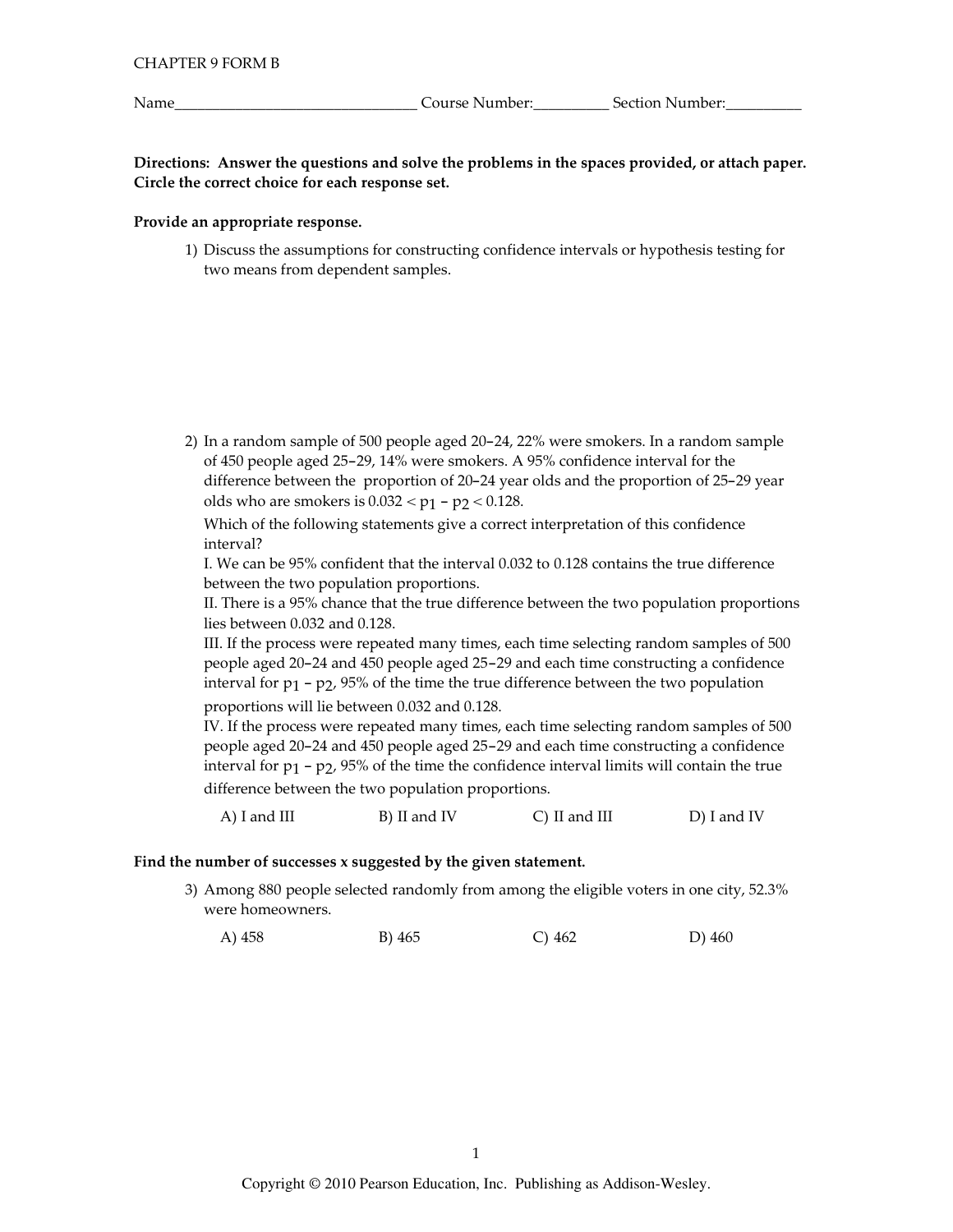Assume that you plan to use a significance level of  $\alpha$  = 0.05 to test the claim that  $p_1 = p_2$ , Use the given sample sizes and numbers of successes to find the pooled estimate  $\overline{p}$ . Round your answer to the nearest thousandth.

4) 
$$
n_1 = 100
$$
  $n_2 = 100$   
\n $x_1 = 39$   $x_2 = 41$   
\nA) 0.400 \nB) 0.280 \nC) 0.360 \nD) 0.440

Assume that you plan to use a significance level of  $\alpha$  = 0.05 to test the claim that  $p_1 = p_2$ . Use the given sample sizes and numbers of successes to find the z test statistic for the hypothesis test.

5) A report on the nightly news broadcast stated that 10 out of 145 households with pet dogs were burglarized and 23 out of 187 without pet dogs were burglarized.

A)  $z = -0.003$ B)  $z = -1.632$ C)  $z = -0.653$ D)  $z = -2.774$ 

## Find the critical z value(s) for the given hypothesis test.

6) The table shows the number of smokers in a random sample of 500 adults aged 20-24 and the number of smokers in a random sample of 450 adults aged 25-29. Do the data provide sufficient evidence that the proportion of smokers in the 20-24 age group is different from the proportion of smokers in the 25-29 age group? Assume that you plan to use a significance level of  $\alpha$  = 0.10 to test the claim that  $p_1 \neq p_2$ . (Use computer software to answer the question.)

|                        | Age 20-24 | Age 25-29 |                          |
|------------------------|-----------|-----------|--------------------------|
| Number in sample       | 500       | 450       |                          |
| Number of smokers      | 110       | 63        |                          |
|                        |           |           |                          |
| A) $z = \pm 1.96$ ; no |           |           | B) $z = \pm 1.645$ ; yes |
| C) $z = 1.28$ ; no     |           |           | D) $z = \pm 1.28$ ; yes  |

Assume that you plan to use a significance level of  $\alpha$  = 0.05 to test the claim that  $p_1 = p_2$ , Use the given sample sizes and numbers of successes to find the P-value for the hypothesis test.

| 7) $n_1 = 50$ | $n_2 = 50$ |           |           |
|---------------|------------|-----------|-----------|
| $x_1 = 8$     | $x_2 = 7$  |           |           |
| A) 0.1201     | B) 0.2206  | C) 0.7794 | D) 0.8799 |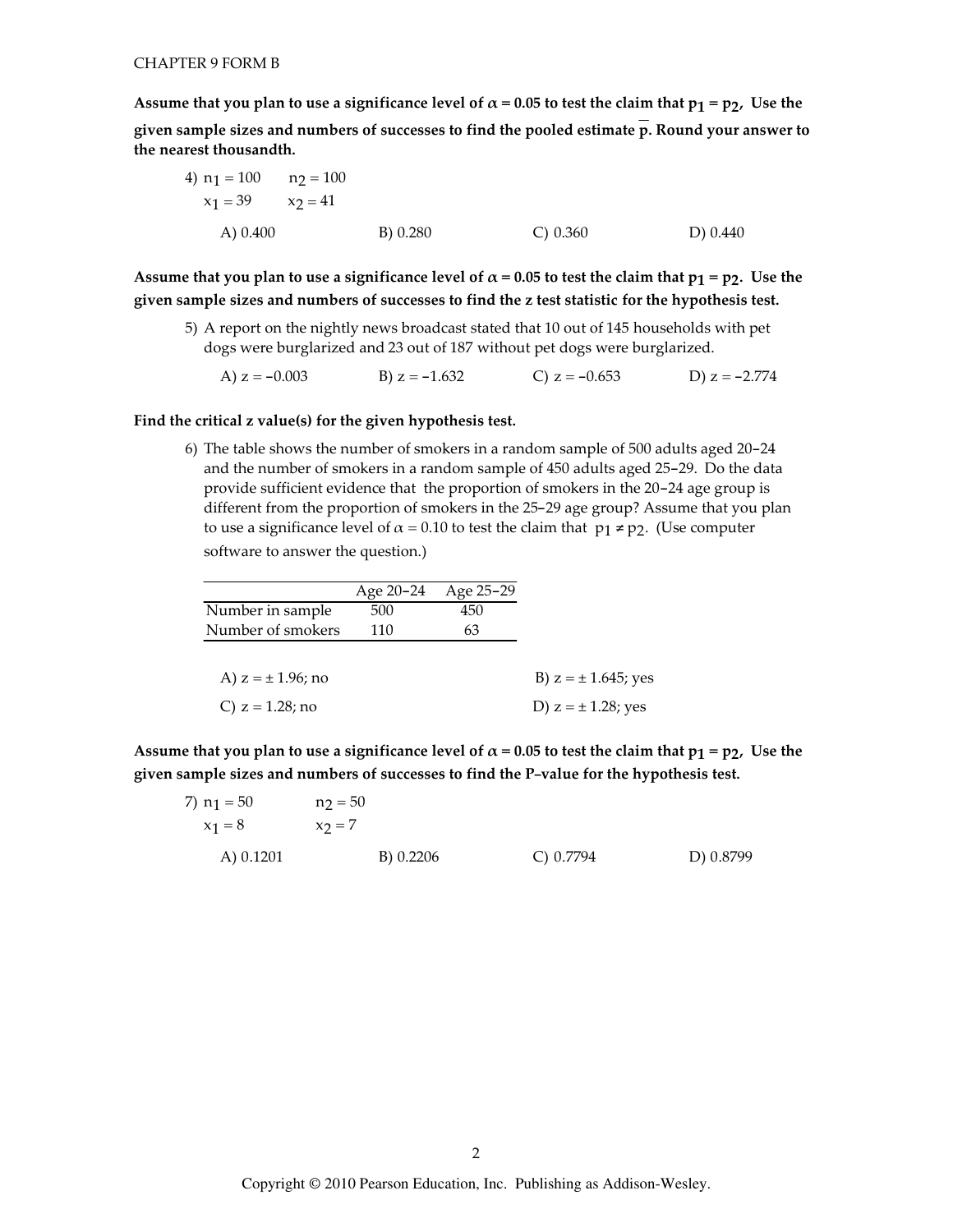### **CHAPTER 9 FORM B**

# Use the traditional method to test the given hypothesis. Assume that the samples are independent and that they have been randomly selected

8) In a random sample of 360 women, 65% favored stricter gun control laws. In a random sample of 220 men, 60% favored stricter gun control laws. Test the claim that the proportion of women favoring stricter gun control is higher than the proportion of men favoring stricter gun control. Use a significance level of 0.05.

### Determine whether the samples are independent or dependent.

- 9) The effectiveness of a headache medicine is tested by measuring the intensity of a headache in patients before and after drug treatment. The data consist of before and after intensities for each patient.
	- B) Independent samples A) Dependent samples

Test the indicated claim about the means of two populations. Assume that the two samples are independent simple random samples selected from normally distributed populations. Do not assume that the population standard deviations are equal. Use the traditional method or P-value method as indicated.

10) A researcher wishes to determine whether people with high blood pressure can reduce their blood pressure, measured in mm Hg, by following a particular diet. Use a significance level of 0.01 to test the claim that the treatment group is from a population with a smaller mean than the control group. Use the traditional method of hypothesis testing.

| Treatment Group | Control Group |
|-----------------|---------------|
| $n_1 = 101$     | $n_2 = 105$   |
| $x1 = 120.5$    | $x2 = 149.3$  |
| $s_1 = 17.4$    | $s_2 = 30.2$  |
|                 |               |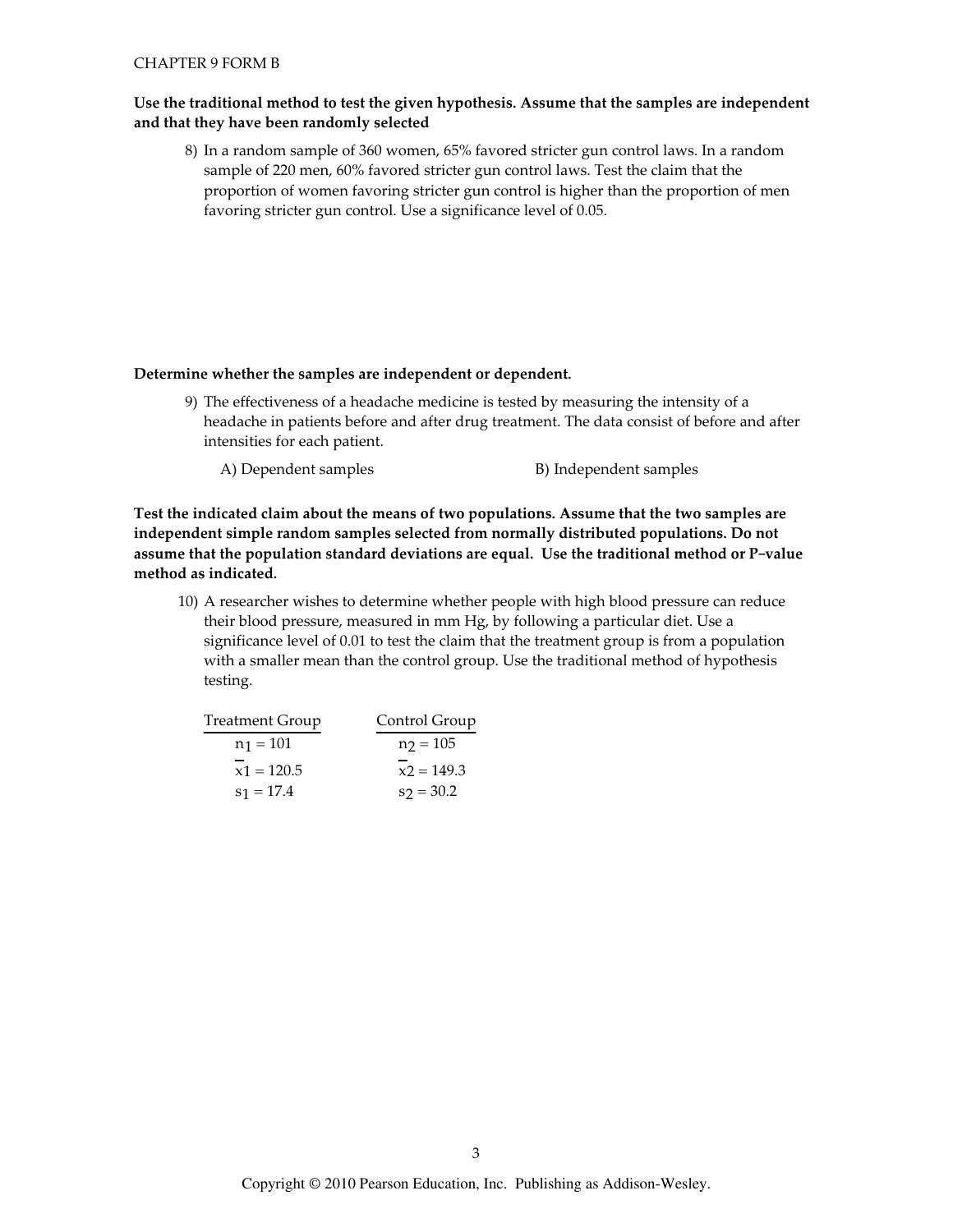### State what the given confidence interval suggests about the two population means.

11) A paint manufacturer made a modification to a paint to speed up its drying time. Independent simple random samples of 11 cans of type A (the original paint) and 9 cans of type B (the modified paint) were selected and applied to similar surfaces. The drying times, in hours, were recorded. The summary statistics are as follows.

| Type A           | Type B           |
|------------------|------------------|
| $x_1 = 75.9$ hrs | $x_2 = 65.6$ hrs |
| $s_1 = 4.5$ hrs  | $s_2 = 5.1$ hrs  |
| $n_1 = 11$       | $n_2 = 9$        |

The following 98% confidence interval was obtained for  $\mu_1$  –  $\mu_2$ , the difference between the mean drying time for paint cans of type A and the mean drying time for paint cans of type B: 4.69 hrs <  $\mu$ 1 -  $\mu$ 2 < 15.91 hrs

What does the confidence interval suggest about the population means?

- A) The confidence interval includes only positive values which suggests that the mean drying time for paint type A is smaller than the mean drying time for paint type B. The modification does not seem to be effective in reducing drying times.
- B) The confidence interval includes 0 which suggests that the two population means might be equal. There doesn't appear to be a significant difference between the mean drying time for paint type A and the mean drying time for paint type B. The modification does not seem to be effective in reducing drying times.
- C) The confidence interval includes only positive values which suggests that the two population means might be equal. There doesn't appear to be a significant difference between the mean drying time for paint type A and the mean drying time for paint type B. The modification does not seem to be effective in reducing drying times.
- D) The confidence interval includes only positive values which suggests that the mean drying time for paint type A is greater than the mean drying time for paint type B. The modification seems to be effective in reducing drying times.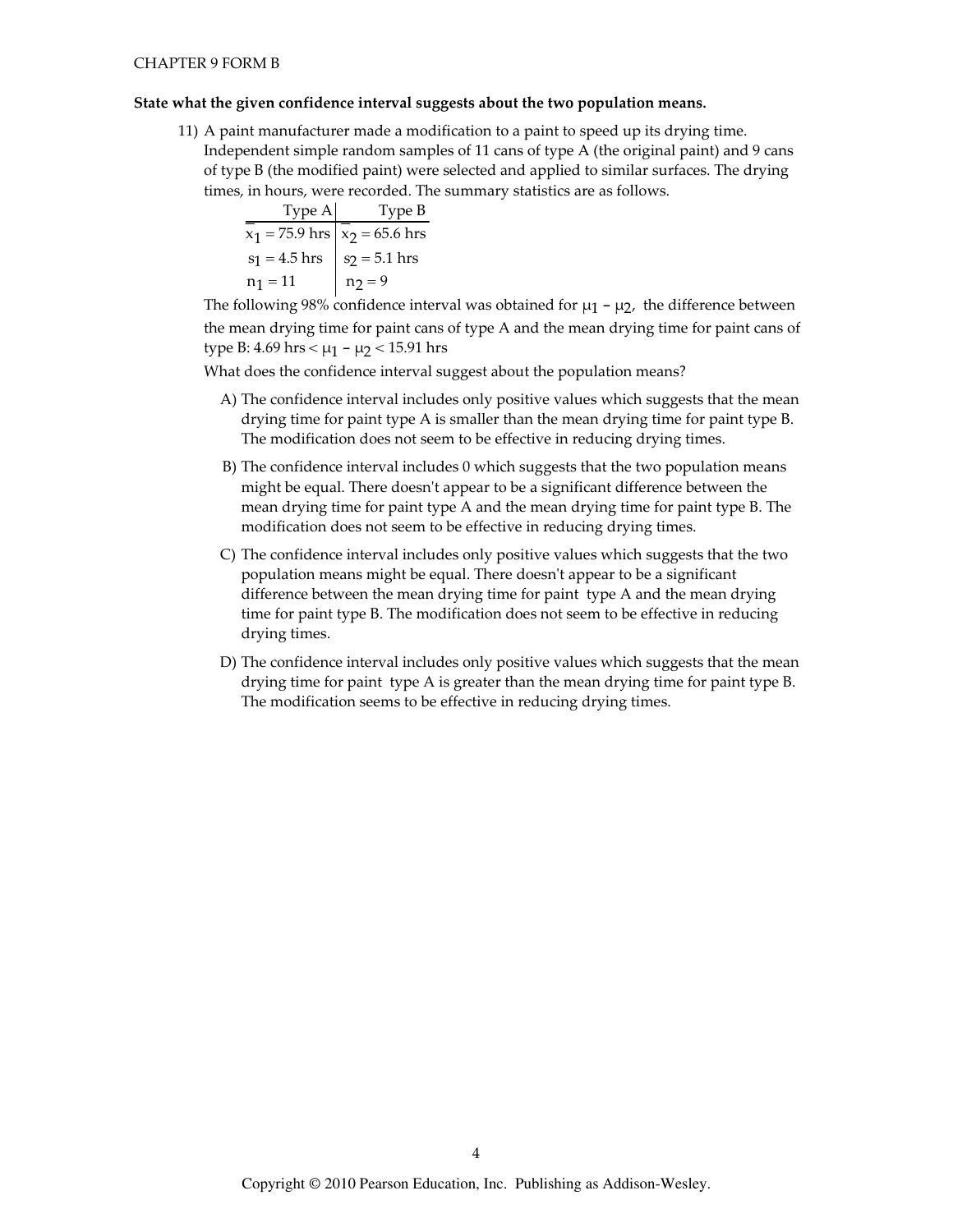### **CHAPTER 9 FORM B**

Perform the indicated hypothesis test. Assume that the two samples are independent simple random samples selected from normally distributed populations. Also assume that the population standard deviations are equal ( $\sigma_1 = \sigma_2$ ), so that the standard error of the difference between means is obtained by pooling the sample variances.

12) A researcher wishes to determine whether the blood pressure of vegetarians is, on average, lower than the blood pressure of nonvegetarians. Independent simple random samples of 85 vegetarians and 75 nonvegetarians yielded the following sample statistics for systolic blood pressure:

| Nonvegetarians     |
|--------------------|
| $n_2 = 75$         |
|                    |
| $X_2 = 138.7$ mmHg |
| $s_2 = 39.2$ mmHg  |
|                    |

Use a significance level of 0.01 to test the claim that the mean systolic blood pressure for vegetarians is lower than the mean systolic blood pressure for nonvegetarians. Use the P-value method of hypothesis testing.

## Use the computer display to solve the problem.

13) When testing for a difference between the means of a treatment group and a placebo group, the computer display below is obtained. Using a 0.05 significance level, is there sufficient evidence to support the claim that the treatment group (variable 1) comes from a population with a mean that is different from the mean for the placebo population? Explain.

|                | t-Test: Two Sample for Means |             |            |
|----------------|------------------------------|-------------|------------|
|                |                              | Variable 1  | Variable 2 |
| $\overline{2}$ | Mean                         | 65.10738    | 66.18251   |
| $\overline{3}$ | Known Variance               | 8.102938    | 10.27387   |
| 4              | Observations                 | 50          | 50         |
| $\overline{5}$ | Hypothesized Mean Difference | Ο           |            |
| $\overline{6}$ |                              | $-1.773417$ |            |
| $\overline{7}$ | P(T<=t) one-tail             | 0.0384      |            |
| 8              | T Critical one-tail          | 1.644853    |            |
| 9              | P(T<=t) two-tail             | 0.0768      |            |
| 10             | t Critical two-tail          | 1.959961    |            |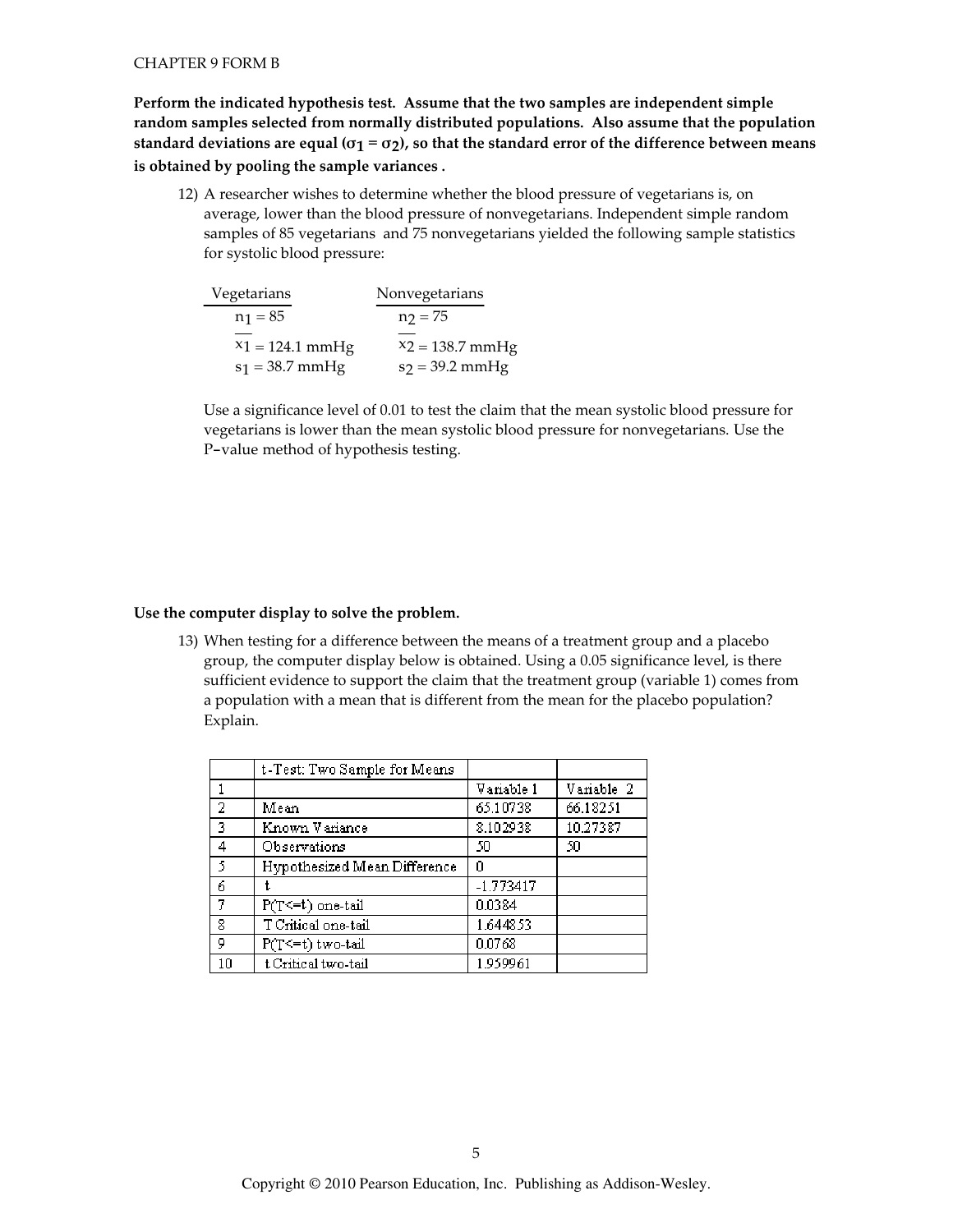The two data sets are dependent. Find  $\overline{d}$  to the nearest tenth.

Assume that you want to test the claim that the paired sample data come from a population for which the mean difference is  $\mu_d = 0$ . Compute the value of the t test statistic. Round intermediate calculations to four decimal places as needed and final answers to three decimal places as needed.

|  | A) $t = 6.792$ |  | B) t = $0.998$ |  | C) t = $0.845$ | D) $t = 2.391$ |
|--|----------------|--|----------------|--|----------------|----------------|

Determine the decision criterion for rejecting the null hypothesis in the given hypothesis test; i.e., describe the values of the test statistic that would result in rejection of the null hypothesis.

- 16) Suppose you wish to test the claim that  $\mu_d$ , the mean value of the differences d for a population of paired data, is greater than 0. Given a sample of  $n = 15$  and a significance level of  $\alpha$  = 0.01, what criterion would be used for rejecting the null hypothesis?
	- A) Reject null hypothesis if test statistic > 2.624.
	- B) Reject null hypothesis if test statistic  $>$  2.977 or  $<$  -2.977.
	- C) Reject null hypothesis if test statistic < 2.624.
	- D) Reject null hypothesis if test statistic > 2.602.

Construct a confidence interval for  $\mu_d$ , the mean of the differences d for the population of paired data. Assume that the population of paired differences is normally distributed.

17) The table below shows the weights of 9 subjects before and after following a particular diet for two months.

| Subject   A B C D E F G H I                |  |  |  |  |  |
|--------------------------------------------|--|--|--|--|--|
| Before 168 180 157 132 202 124 190 210 171 |  |  |  |  |  |
| After 162 178 145 125 171 126 180 195 163  |  |  |  |  |  |

Construct a 99% confidence interval for the mean difference of the "before" minus "after" weights.

| A) $-0.6 < \mu_d < 20.4$ | B) 2.4 < $\mu$ <sub>d</sub> < 17.4 |
|--------------------------|------------------------------------|
| C) $2.8 < \mu_d < 17.0$  | D) $4.51 < \mu_d < 15.7$           |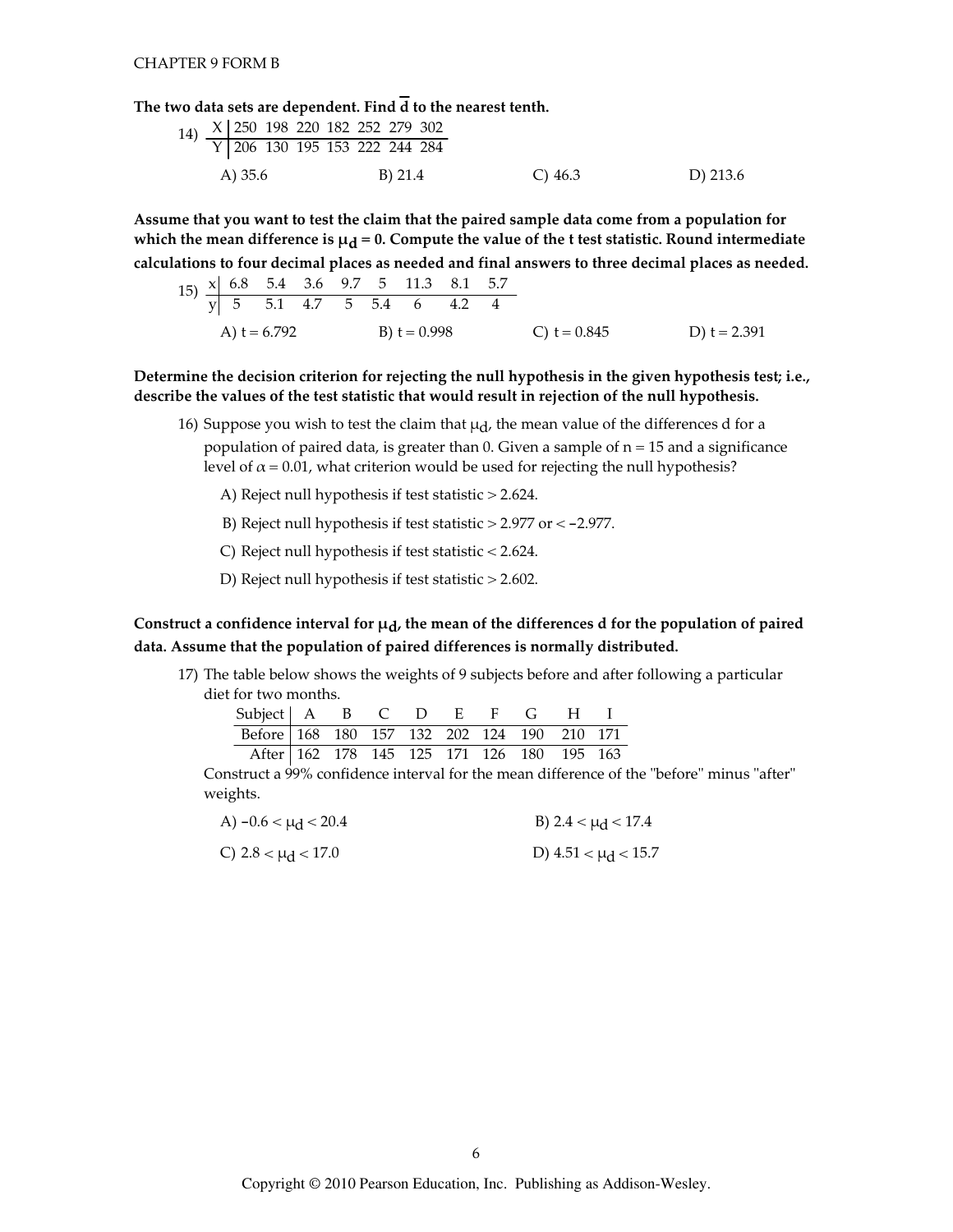Use the traditional method of hypothesis testing to test the given claim about the means of two populations. Assume that two dependent samples have been randomly selected from normally distributed populations.

18) A coach uses a new technique to train gymnasts. 7 gymnasts were randomly selected and their competition scores were recorded before and after the training. The results are shown below.

| Subject   A B C D E F G            |  |  |  |  |
|------------------------------------|--|--|--|--|
| Before 9.6 9.7 9.7 9.4 9.7 9.5 9.5 |  |  |  |  |
| After 9.7 9.9 9.7 9.3 9.8 9.8 9.3  |  |  |  |  |

Using a 0.01 level of significance, test the claim that the training technique is effective in raising the gymnasts' scores.

Test the indicated claim about the variances or standard deviations of two populations. Assume that both samples are independent simple random samples from populations having normal distributions.

19) A random sample of 16 women resulted in blood pressure levels with a standard deviation of 22.7 mm Hg. A random sample of 17 men resulted in blood pressure levels with a standard deviation of 20.1 mm Hg. Use a 0.05 significance level to test the claim that blood pressure levels for women vary more than blood pressure levels for men.

20) Two types of flares are tested and their burning times are recorded. The summary statistics are given below. Use a 0.05 significance level to test the claim that the burning times for Brand X flares have the same variance as the burning times for Brand Y flares.

| Brand Y                       |
|-------------------------------|
| $n = 40$                      |
| $x = 19.4$ min $x = 15.1$ min |
| $s = 0.8$ min                 |
|                               |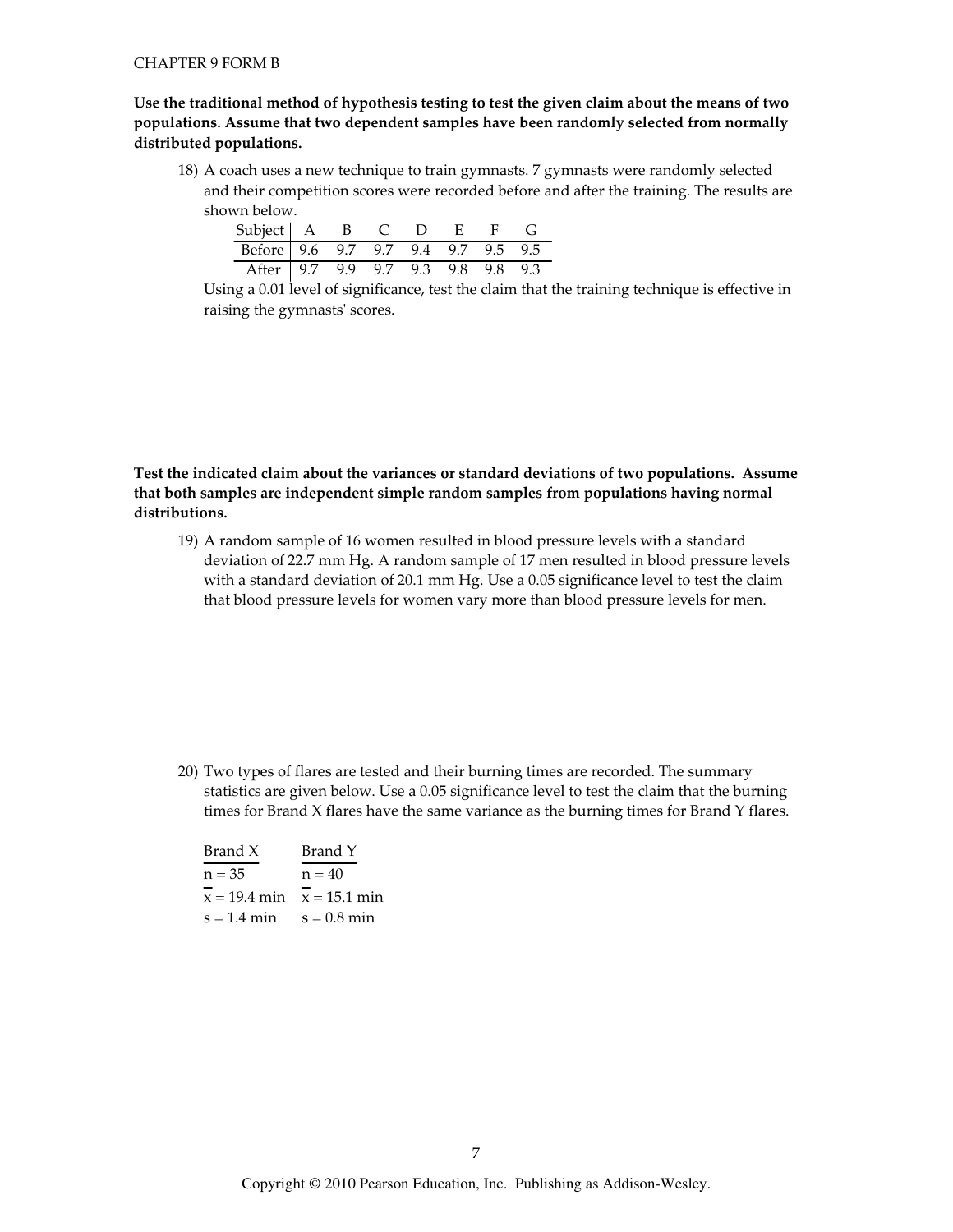- 1) 1) Samples must be simple random and data must be dependent. 2) The number or pairs must either exceed 30, or the pairs of values should have differences from a population that is approxomately normal.  $2)$  D 3) D  $4)$  A  $5) B$  $6)$  B  $7)$  C 8) H<sub>0</sub>:  $p_1 = p_2$ .  $H_1: p_1 > p_2.$ Test statistic:  $z = 1.21$ . Critical value:  $z = 1.645$ . Fail to reject the null hypothesis. There is not sufficient evidence to support the claim that the proportion of women favoring stricter gun control is higher than the proportion of men favoring stricter gun control. 9) A 10) H<sub>0</sub>:  $\mu_1 = \mu_2$ .  $H_1: μ_1 < μ_2$ . Test statistic:  $t = -8.426$ . Critical value:  $t = -2.364$ . Reject the null hypothesis. There is sufficient evidence to support the claim that the treatment group is from a population with a smaller mean than the control group.  $11) D$ 12) H<sub>0</sub>:  $\mu_1 = \mu_2$ H<sub>1</sub>: μ<sub>1</sub> < μ<sub>2</sub> Test statistic:  $t = -2.367$  $0.005 < P$ -value < 0.01 (by Table A-3); P-value = 0.0096 (by STATDISK & TI-84+ calculator). Reject  $H_0$ . At the 1% significance level, there is sufficient evidence to support the claim that the mean systolic blood pressure for vegetarians is lower than the mean systolic blood pressure for nonvegetarians.
- 13) No, the P-value for a two-tail test is 0.0768, which is greater than the significance level of 0.05. There is not sufficient evidence to support the claim that the two population means are different.
- 14) A
- $15)$  D
- $16)$  A
- 17) A
- 18) H<sub>0</sub>:  $\mu$ <sub>d</sub> = 0. H<sub>1</sub>:  $\mu$ <sub>d</sub> < 0

Test statistic  $t = -0.880$ . Critical value:  $t = -3.143$ .

Fail to reject  $H_0$ . There is not sufficient evidence to support the claim that the technique is effective in raising the gymnasts' scores.

19) H<sub>0</sub>:  $\sigma_1 = \sigma_2$  H<sub>1</sub>:  $\sigma_1 > \sigma_2$ 

Test statistic:  $F = 1.2754$ .

Critical F value =  $2.352$  (by Table A-5).

P-value =  $0.3168$  (by STATDISK & TI-84+ calculator).

Fail to reject the null hypothesis. There is not sufficient evidence to support the claim that blood pressure levels for women vary more than blood pressure levels for men.